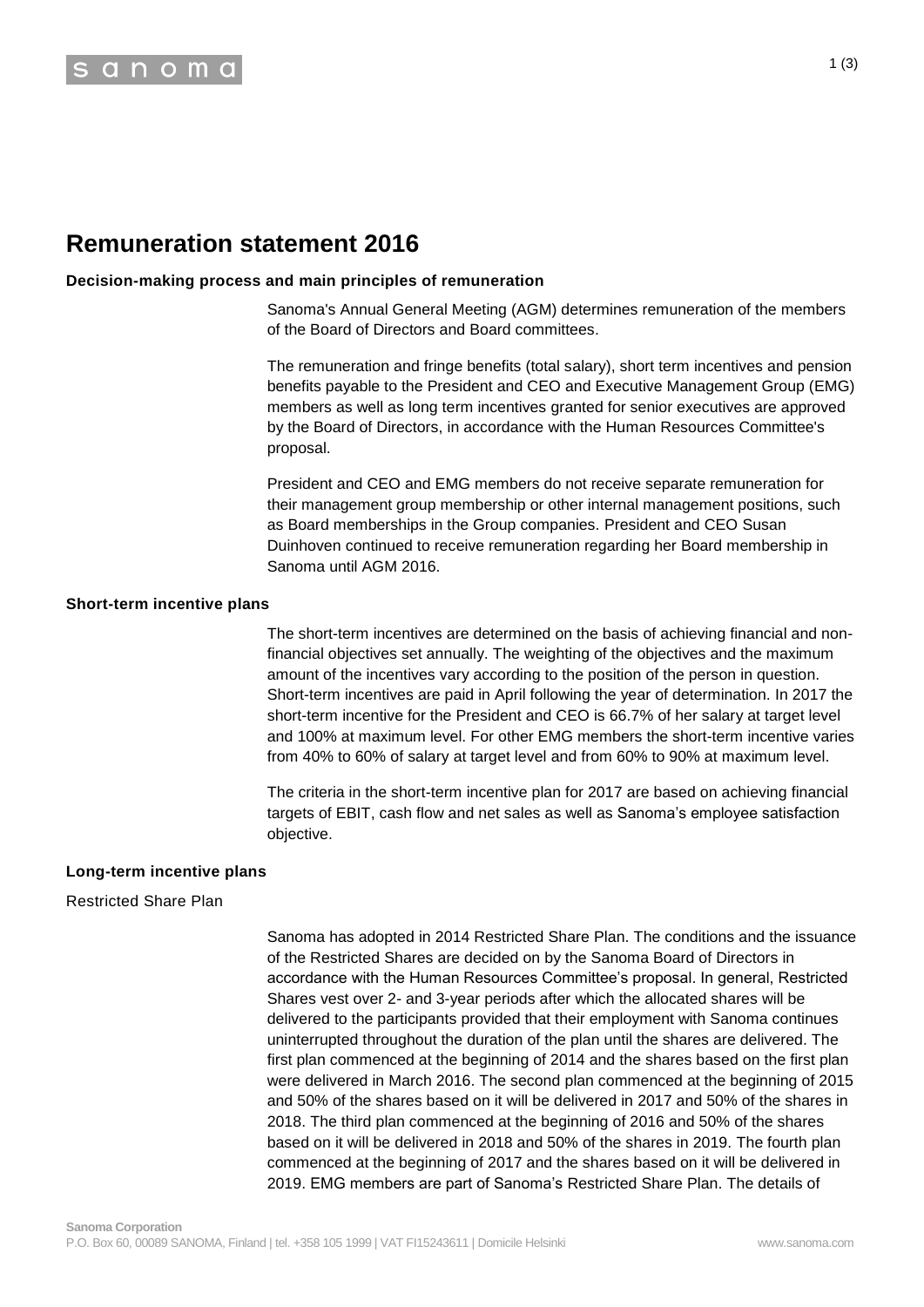

granted shares to EMG members are presented in Note 33 of the Financial Statements.

## Performance Share Plan

Sanoma has adopted in 2013 Performance Share Plan. The conditions and the issuance of the Performance Shares are decided on by the Sanoma Board of Directors in accordance with the Human Resources Committee's proposal. In general, Performance Shares vest over 3-year period and vesting is subject to meeting Group performance targets set by the Board of Directors for annually commencing new plans. The performance measures for the Performance Share Plan 2014-2016 were based on the earnings per share (excluding items affecting comparability), and the development of digital and other new media sales in 2014. The performance measures for the Performance Share Plan 2015-2017 are growth in net sales adjusted for structural changes and earnings per share (excluding items affecting comparability) in 2015. The performance measures for the Performance Share Plan 2016-2018 are cash flow and operational earnings per share in 2016 and the performance measures for the Performance Share Plan 2017–2019 are adjusted free cash flow and operational earnings per share in 2017. The President and CEO and EMG members are part of Sanoma's Performance Share Plan. The details of granted and earned shares of EMG members are presented in Note 33 of the Financial Statements.

#### Share ownership

Shares conditionally granted to the President and CEO and EMG members under the Performance Share Plans and Restricted Share Plans are subject to share ownership requirement that is determined by the Board of Directors in accordance with the Human Resources Committee's proposal. Until the required shareholding is achieved, the President and the CEO and EMG members are required to hold (and not sell) at least 50% of shares received. Information on shares held by Sanoma's President and CEO and other members of the EMG are presented in Note 33 of the Financial Statements. As of 3 July 2016, notifications of the President and CEO's transactions are announced on Sanoma.com.

#### Stock Option Schemes

Stock option scheme 2011 continues to run until its expiration date (30 November 2017). The subscription period of the stock option scheme 2011 has begun about three years after the granting and runs for a total of three years. No new option grants have been made since the launch of the stock option scheme 2011.

## **Remuneration of the President and the CEO and EMG members**

The remuneration of the President and CEO and other EMG members is decided on by Sanoma's Board of Directors in accordance with the Human Resources Committee's proposal. In addition to the total salary, the remuneration also comprises short term incentives, stock options, performance shares (as of 2013), restricted shares (as of 2014) and pension benefits.

President and CEO Susan Duinhoven started in her position as of 1 October 2015. Susan Duinhoven was paid a total salary of EUR 581,486 (in 2015 for the period 1 October 2015–31 December 2015 EUR 135,060), including the value of housing. As a member of the Board of Directors Susan Duinhoven was paid EUR 22,000 (2015: 48,000) for her Board membership in Sanoma. Other members of the EMG received